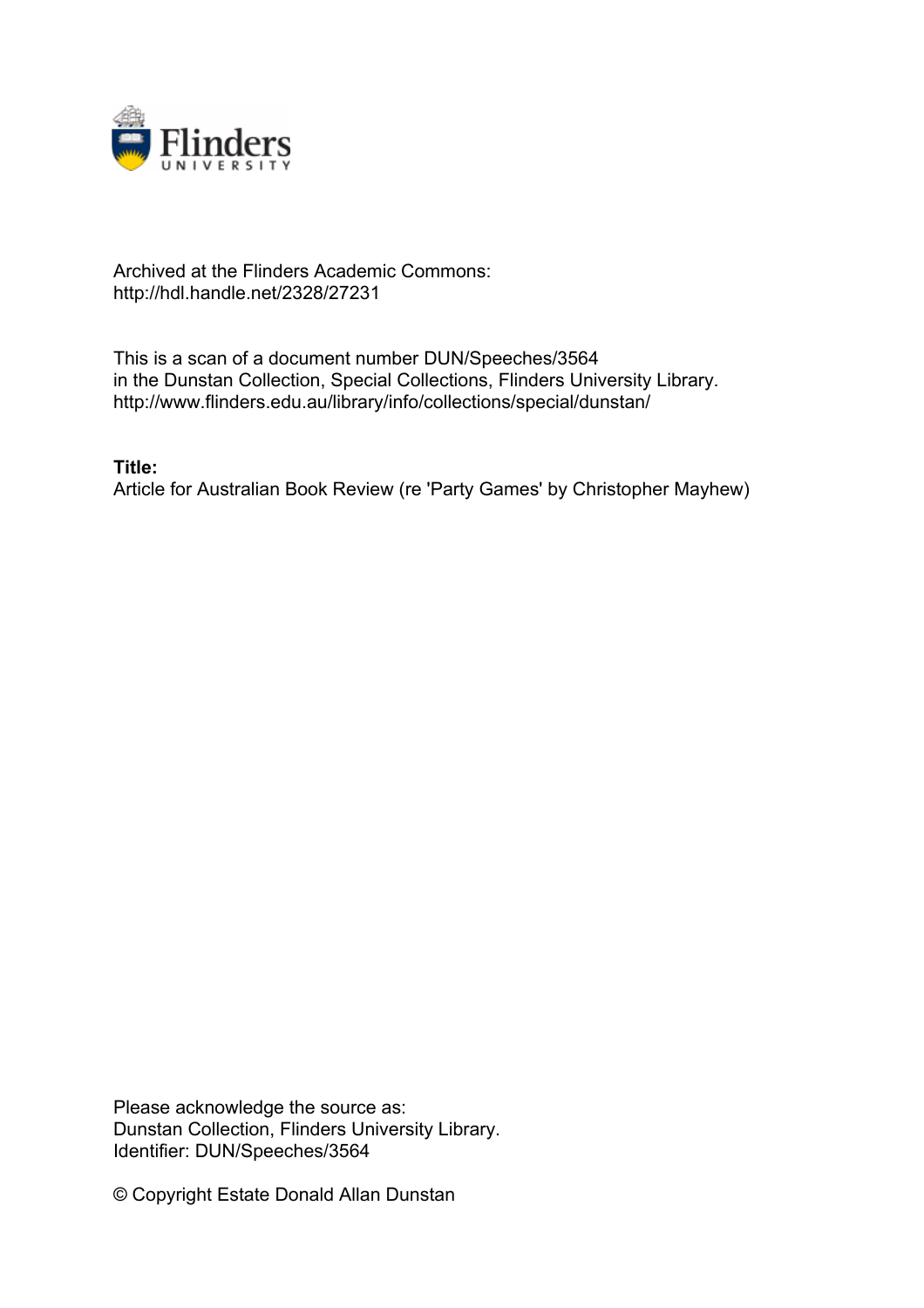**ARTICLE FOR AUSTRALIAN BOOK REVIEW. By Don Dunstan** 

*, t :* 

**. jt •,** 

Although the editors have kindly invited me to do so, I don't think I will take issue at length with Mr A. J. Poise's article on Party Games' which appeared in the February ABR. For one thing. while he is perfectly entitled to his opinion that a high degree of **party gamesmanship occurs in Australian parliaments and party politic**  and while he may to a certain extent be right, the specific issues he mentions are hardly intelligent examples of the process. I must also say that I think he's a bit rough in attributing the Christmas-New **Tear road toll to the South Australian Opposition because it •oteC**  against a bill on which insufficient work had been done. He should tr **reading Hansard. > n"** 

**•V\*- '• , . •.'••'.** *t ' • • •* **,. . . " '»• , \ . . ... - {•!." V-r'..** 

The real points at issue are those raised by Christopher Mayhew **in his book He's a somewhat disillusioned man, one of the middle-class English socialists who were, as he admits himself, most**  happy when it was possible to believe in grand deterministic solutions to human and social problems. It's not so simple these day: **and not so romantic. If in some cases the traditional dlviaicna urre that is, thejnineteenth century divisions - between progr«ss±v|eand conservative parties have become blurred, it is becausejpolitical issues themselves are blurred and can reflect on the one hand not class but educational groupings, and oh the other that,to a given**  techno-political problem, say building a dam, a freeway, or implement. **ing.a specific mode of development, there may be a dosen relatively correct solutions.** 

**But all the same in 'Party Games' Mayhew has made a number of points which one, can applaud and hope to hear often, and which**  obviously apply/**sflutted** to Australian Parliaments as they do to **Westminster.** Any observer of Australian Parliaments would be aware of the prevalence of one-up-man-ship, the dismal spectacle of MPs struggling to win an argument for the sake of scoring points. be it on a pbint-of-order, an interjection, or their opponents interpretation of the legislative matter in hand. We often find the houses becoming empty and useless talking shops in which members feel impelled to **Dunstan Collection, Special Collections, Flinders University Library.<br>2003. Apeochool whiteh no cone library. As the notion of the special and the special conditions.**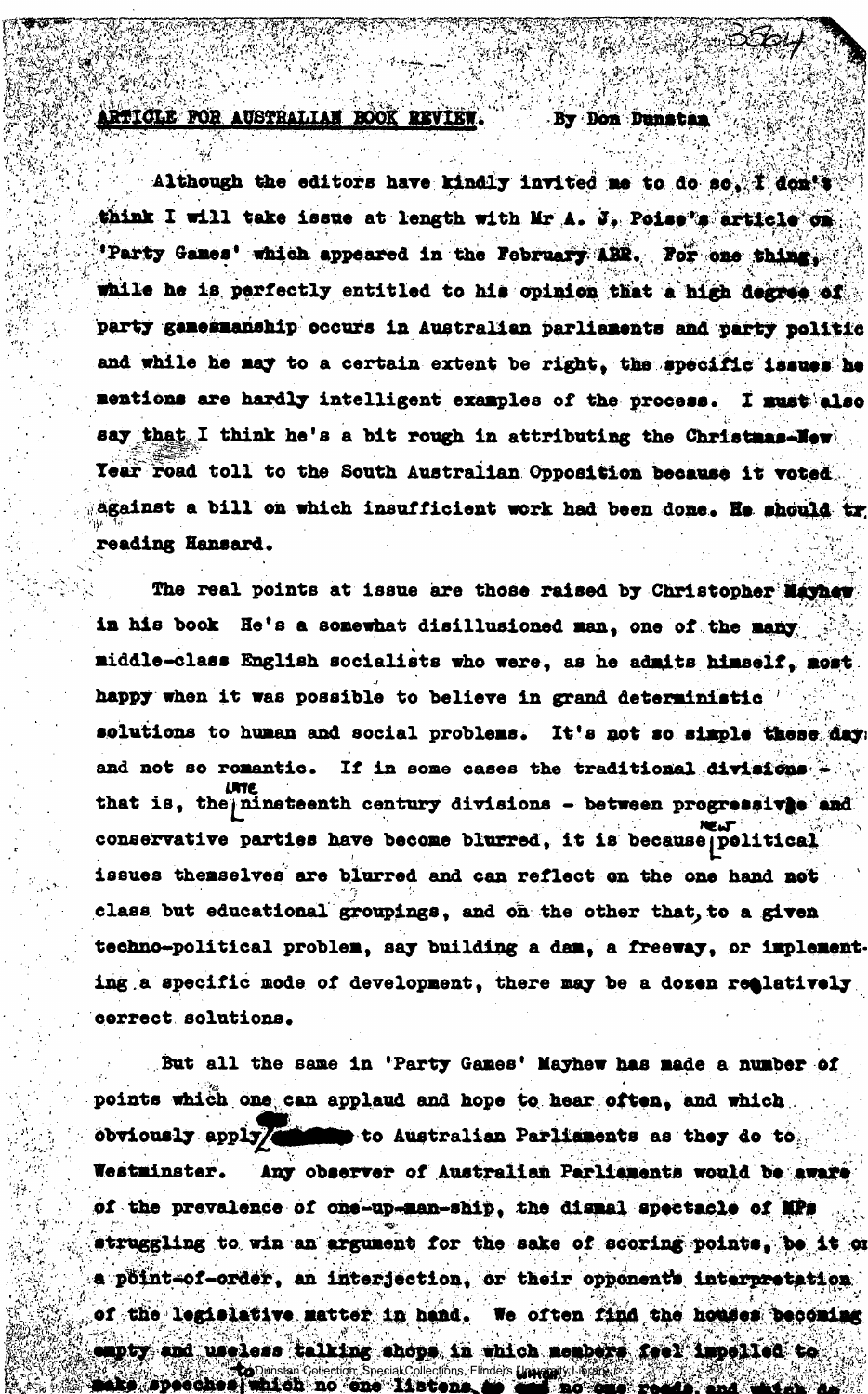**nothing whatever to get an effective job done in legislation or administration. It is also true that at times parties and people take public stances designed to bedevil the opposing side, or to**  *9*  **appear in contrast to it, rather than as a result of judging issues on their merits. I won't point fingers here, but I will say that the process is an awful waste of time.** 

 $\mathbb{R}^n$ 

**But Mr Mayhew is clearly most worried about the lack of significant differences between the major parties in his country, and the effect this has on the idea of parliamentary and cabinet government. The implication is that the Labour movement in Britain has somewhow lost its sense of historic purpose. He points to minority communist control of local English constituent parties where unreal table-thumping has sent old Labour members scurrying back to their moderately comfortable post-war council flats. He writes of intransigent and regressive militancy ih trades unions when, say, a factory employing several thousands ih one run-down area needs to be closed so that employment opportunities can be given to tens of thousands in another area. He notes.a rise of conservative attitudes**  CADITAL amoung working-class people. And he describes how politicalis made out of economic problems that are beyond the control of any party<sub>4</sub> **he organized Harold Wilson's successful attack on the Conservative's**  "stop-go" economic policies for the 1964 election, and now finds that **identical charges could be brought against the present Wilson Government Official Labour and Official Tory in Britain, he says, are rapidly moving to the center and so party games are played in the absense of OR IDEOLOGICAL politicaljjpurpose.** 

Well that may or may not be an ideal way of seeing the present **state of the two party system in England. Personally I think it's a bit simple. Britain still has its problems, and will find more, and only political action by representative party governments will be abla to solve them. For Australia, on the other hand, there are still and**  will remain quite clear divisions between the major parties, and the set of the set of the set of the set of the set of the set of the set of the set of the set of the set of the set of the set of the set of the set of the of vital importance to the future of good Australian government. Our Parlianents may often appear to suffer from the logorrhoea of **Our Parliaments may often appear to suffer from the logorrhoea of legislators and a cure in the american** Collections, Flinders University Library. **During of Standing and Standing**<br>March 2008 and the amendment of Special Collections, Flinders University Library. **During the Standing of** 

 $\mathbf{2.}$ 

- 15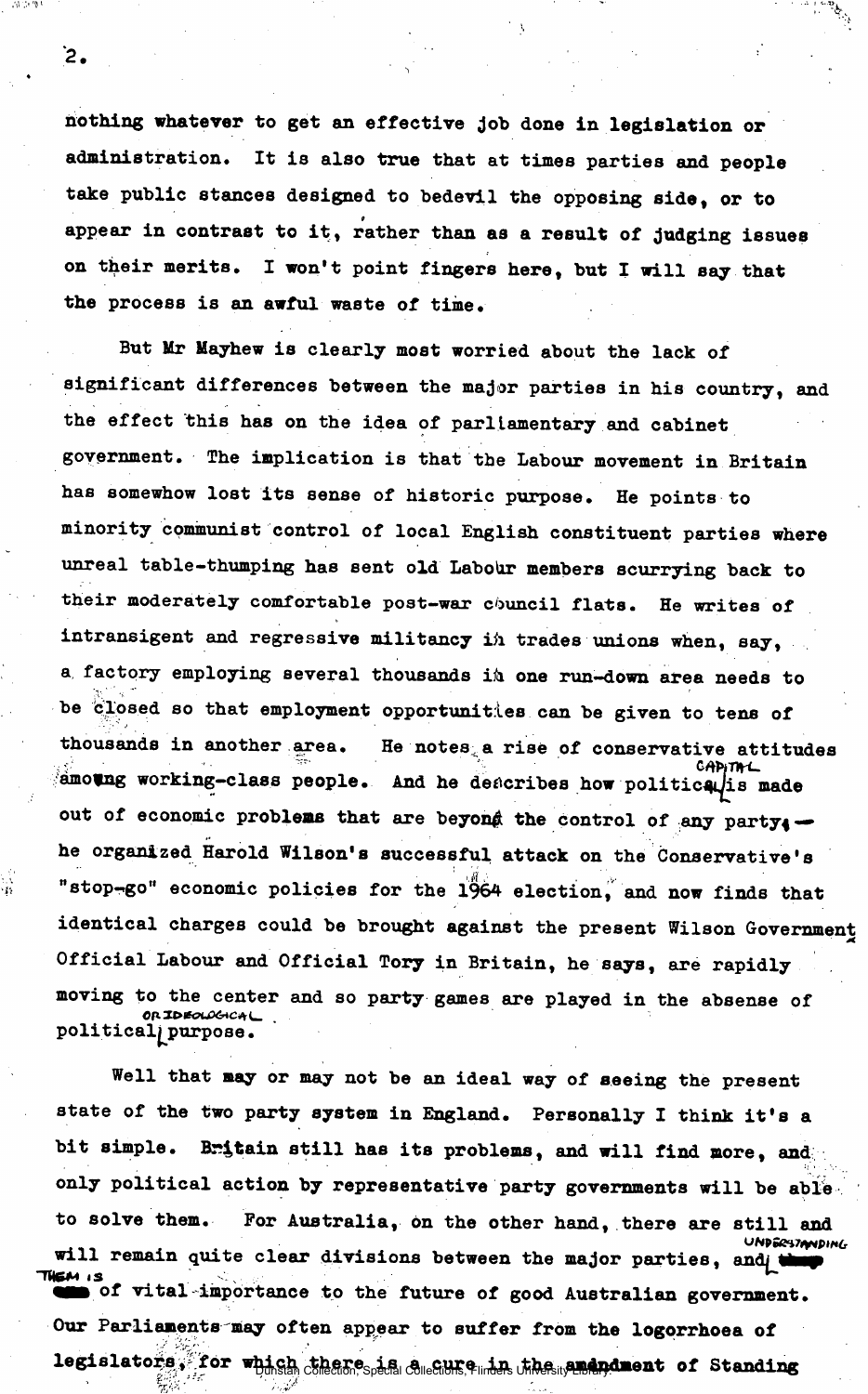IT SHOULD 4LSO BE UNDERSTOOD THAT OPTEN WHAT MIGHT TO THE ILLINGORIAED Orders, but **we well down** much more than an egocentric **dimenses** office. The problems that are now **arising from a galloping technology, together with the train of social and economic problems on which there has been no action in Australia**  and one can mention quickly health, prices and incomes, education, **environmental control, housing and town planning - can only be solved by parties not tied down to vague and irrational ideas of laissez-faire**  business practices, unreal divisions between public and private sectors; and  $\overbrace{\bullet}^{\text{left} \text{left} \text{left}$  $\int$  **are capable of implementing general reforms rather than imposing stop-gap measures.** 

**i\*** 

**If one is to draw a line between the two major parties in Australia as they are now shaping up in tho final third of the century, it is a line that cuts between the broad concepts of conservatism and progression, between those who see that distinct changes need to be made to the present rules which govern our society and those who**  support a maintenance of the status quo or would even return to a status **quo ante. Unfortunately, of course, there are conservatives in both major parties, and because of this the Labofr Party at times has found it difficult to pursue radical and effective programmes of reform to the extent which from the reformers' point of view would have been**  desirable. But while I don't wish here (to brashly thump out a party **line, the inescapable fact in Australia is that over the last thirty ivosi or .. , yearsjthe major reforms that hnve taken place in the community have**  been achieved by Labour Governments or under pressue from Labour **Oppositions.** And for Australia, the Labotr Party is the **property** of reform **solution** capable of running the country responsibly and which **is capable of being accepted by voters as an alternative government. What other party in the country is lined up on the side of planning,**  civil liberties, increased spending in the public sector,  $\frac{1}{2}$  a rational and realistic foreign policy?

To deal with, say, two specific issues in which the division between the major parties in Australia becomes pointed, one has only to **between the major parties in Australia becomes pointed, one has only to**  *<sup>A</sup>* ,

Dunstan Collection, Special Collections, Flinders University Library.

**turn to. the Trea^uery when M? McMahon ran it. Under his control it** 

**3.** 

ිවි<sup>ද</sup>ි විදිහිමුද්ධිවි

*if'.*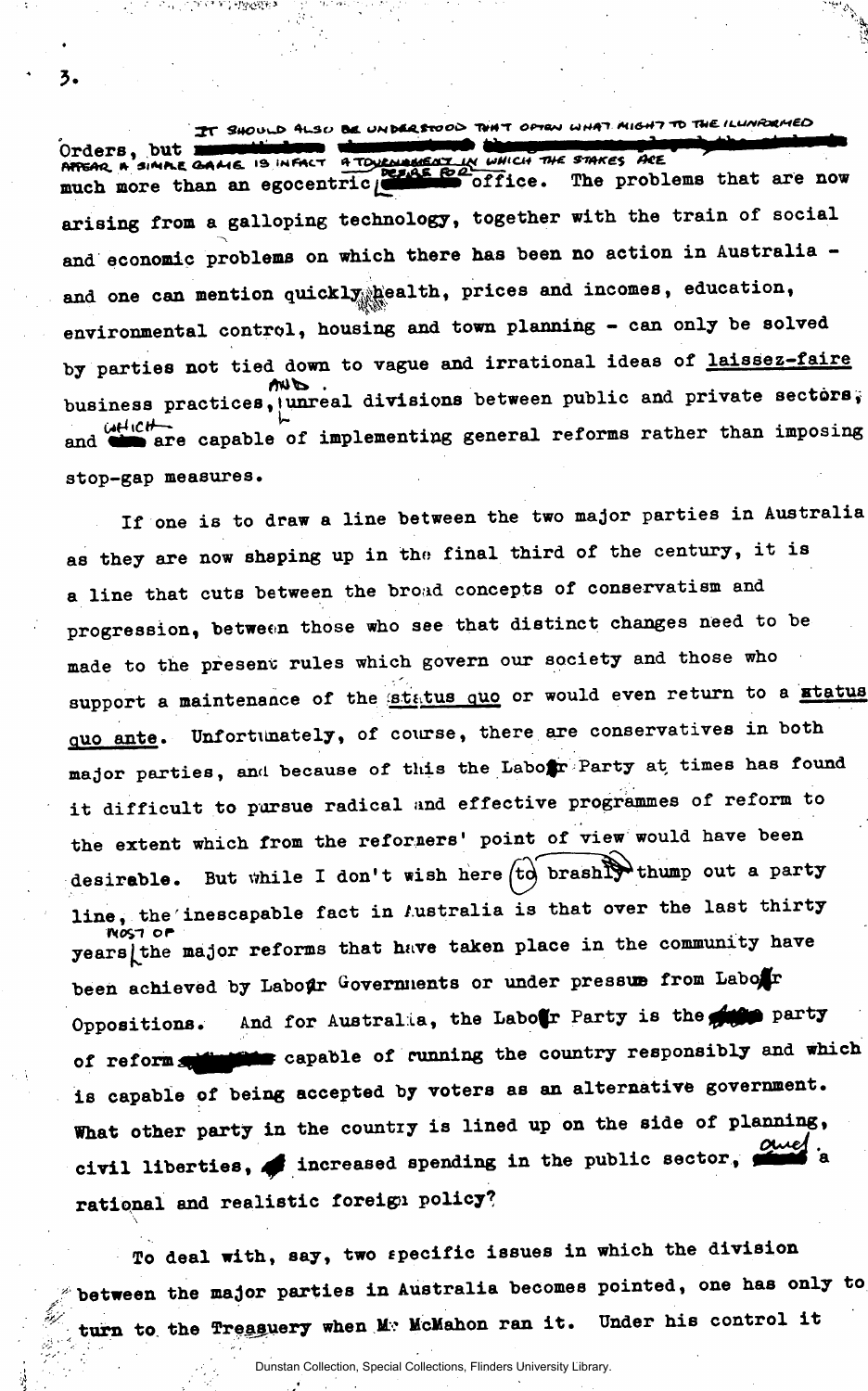**pursued an open-door investment policy despite the fact that this allowed the control of much of the country's natural resources to i pass into the hands of overseas investment oombines. They are now •abl e to control what we produce and to limit future fields of manufacturing and development. There obviously has to be greater**  control exercised over the forms of overseas investment we are **getting. We obviously need to import development capital, but**  we also obviously have to have a say in where it goes or what it **does. Under the McMahon policy, unfortunately, we have commenced**  running very quickly towards the position that Canada now occupies, that is being subjected to effective foreign control of our **if** is a clear case of how, structurelly and idealer ically, the Liberal-Country Party Government finds itself **• ically, the Liberal-Country Party Government finds itself • • incapable of applying controls, no matter how reasonable , on ^certain commercial and capital situations.** 

The other example concerns civil rights and freedoms, **about which a great deal is known and obvious. Here clearly,**  we have a situation of conservatism that is almost clinically **retentive in effect. Whether it be Mr. McMahon, to use the**  same example, emulating Senator McCarthy, in attacking Dr. **: Everingham during the Capricornian by-election, or the absurdities**   $\Omega$  on the other hand/ **• of book and film censorship, the case is clear. Labor's .policy now is that people should be free from attacks on their [private views and actions, and free to read what they want to**  read, and the only limitation placed on publications or perform**ances is that people should not have material offensive to them forced upon them, whether on street corners, door-to-door or through the mails. Sir Henry Bolte, on behalf of the il-Liberal philosophy has said that what Australia needs is not less censorship but more.** 

**The fact is that in Australia, major issues of policy do tend to get polarised between the two parties, though there are issues occasionally on which a free vote is taken in our Parliaments. Generally Mr. Mayhew argues for a far more loose system**  of party government, but the danger there is that we could drift Dunstan Collection, Special Collections, Flinders University Library.

**gi**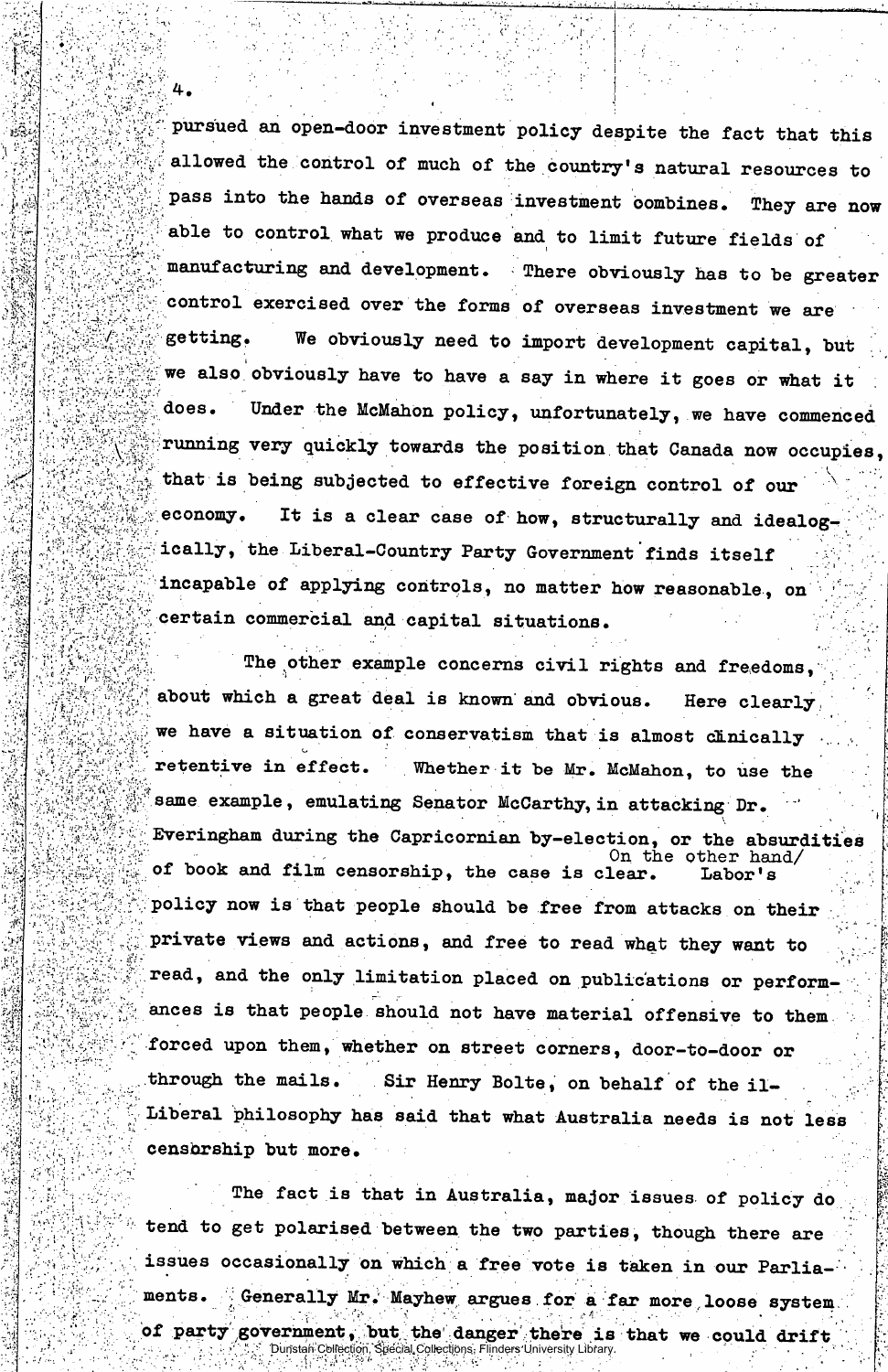back to the situation which existed before Party activity in Australia - constant and debilitating changes of government.

5.

As a cure for the position England finds itself in,  $Mr.$  Mayhew proposes that there should be a much less rigid pattern of voting on party lines in Parliament, a much less rigid division of parties on class lines,a clarification of the real issues which should be concerning government, and with these an ending of gamesmanship. He proposes a far greater degree of committee work, as occurs in the United States Congress, where bi-partisan committees with considerable powers investigate expenditures or aspects of legislation and report back to the house, and indeed there is a good case for more committee work being done in Westminster-type Parliaments. But the difference between a Parliament and Congress should benoted. The Executive and the Legislature in America is separate; heads of Departments do not sit on the floor of the House and answer questions. Without a radical restructuring of legislative and administrative methods, Australian governments would find it hard to implement committees of the precise American model, though they certainly could do more than is at present being done. As for the other matters, I don't think it is any longer possible to say that the Labor Party in Australia reflects a hide-bound class situation. Rather it attracts a quite significant white-collar vote and is reflecting a changing social-educational situation. Its internal problems are those of adjusting to the kind of new support it Can command', and clearly the Party vote will have to be maintained if it is to achieve the reforms these supporters are expecting.

Among the new issues which Mr. Mayhew considers should be concerning our governments are 'human factors in technological development', the 'stress caused in society by stimulating artificial, consumer heeds' , the \* over-stimulation of grievances' observed when the social ideal projected by mass media is a style of life that comes with a \$15,000 annual income, the 'climate of delinquency' our society encourages, and the neglect of mental health. These are all admirably important matters and should

Dunstan Collection, Special Collections, Flinders University Library.